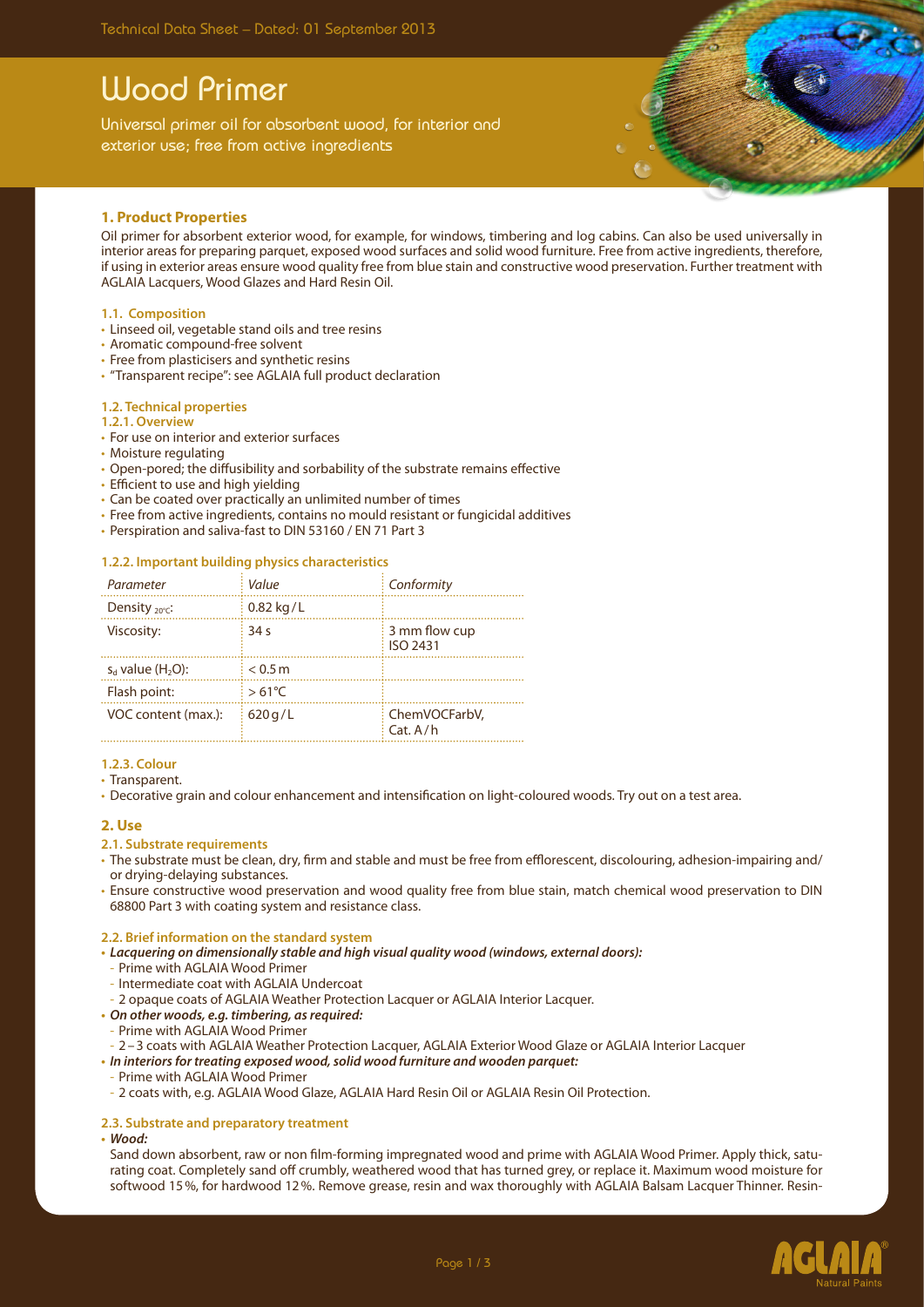# Wood Primer

Universal primer oil for absorbent wood, for interior and exterior use; free from active ingredients

rich exterior wood (e.g. larch) tends to resin flux in the heat; take into account on the south side of buildings. Always try out on a test area of oak (tannic acid!) and tropical wood species (discolouring, drying-delaying constituents!) beforehand. Pay particular attention to suitability for exterior use and the relevant coating guidelines of the supplier. Prime the rear of exterior panelling as well due to warpage if moisture is absorbed. Ensure back ventilation. Remove weathered, cracked, loose and flaking old lacquer, acrylic or synthetic resin-based coats pore deep by sanding down or blast cleaning. Adherent, firm oil and alkyd resin coatings: sand the surface thoroughly and if necessary coat with caustic lye. Coat directly with AGLAIA Undercoat; coat only rough, absorbent wood with AGLAIA Wood Primer. Prime structural timber and dimensionally stable structural members (windows!) on all sides before installation and additionally precoat once with AGLAIA Undercoat. Check putty and sealing joints and make good if necessary. Note and follow DIN 18356 for all parquet work. Use AGLAIA Penetrating Primer for wood-based materials (OSB, particleboards, MDF). Because of the odour, do not coat the insides of cupboards and drawers with AGLAIA Wood Primer, coat only with AGLAIA Rapid Wood Primer W.

- **• Unsuitable substrates** are wood installed horizontally or sloped and slightly exposed to the weather as well as mechanically stressed wood and wood in contact with the soil. Note constructive and possible chemical wood preservation according to DIN 68800 Part 3. Try out on a test area of tropical woods and oak.
- **• Defective substrates** require a differentiated approach, try out on a test area on site.

## **2.4. Application instructions**

### **2.4.1. General information**

Check substrate suitability as required (see 2.1 and 2.3). Pay particular attention to the absorbency, strength and texture of the respective substrate. Try out on a test area before using on high quality and critical surfaces. Ensure that the product is used by qualified persons only.

- • Carefully cover surfaces which are not to be treated especially floors, windows, furniture, expansion joints and hardware and protect them from splashes.
- Shake up canister before use.
- Provide personal protective equipment.
- Ensure sufficient qualified workers and smooth, uninterrupted coating process.
- Do not use in wet conditions, if there is a risk of frost, on chilled through or heated surfaces or in the blazing sun.
- Minimum application temperature:  $+8^{\circ}$ C.
- • Ensure sufficient ventilation (purge ventilation) and heat (room temperature) for drying,handle fresh coatings carefully.
- Drying time per coat: in normal climate is ready to sand and coat over after 24 hours.
- • Only paint over dry coats. Tack-free in normal climate after several days, avoid excessive coat thicknesses and gluing up/ clogging, e.g. in door rebate.
- • Protect fresh exterior coatings from the rain; hang up scaffolding sheeting in front of the surface worked on.

## **2.4.2. Application**

AGLAIA Wood Primer is sold ready-to-use and is applied unthinned by brushing, spraying, flow coating or immersing.

- • Saturate the wood well, after around 20 minutes carefully use a brush to spread excess coating on the surface. Also brush out well on rough and cracked wood.
- • Excess surface material must also be carefully removed from horizontal surfaces and pockets with a brush and / or compressed air if using spray methods, immersion or flow coating. Do not allow any "lakes", surplus material or runs and sags to dry on. A sample application is advisable.
- Note the risk of auto-ignition in extractor filter mats in case of oily overspray.
- • Carefully sand down shiny patches after drying; they cause adhesion imperfections and drying delays.
- • Before applying the following coating sand the surface until finely matt (grit size approx. 240), especially on swellable and rough wood and in case of dust inclusion and glossy excess surface material.

### **2.5. Auxiliary products**

• AGLAIA Balsam Lacquer Thinner, for substrate and tool cleaning.

## **3. Application Rate and Container Sizes**

The application rate, i.e. the quantity required for planed softwood is approx. 0.08 L AGLAIA Wood Primer per m<sup>2</sup>. Determine additional application rate on rough-sawn wood by trying out on a test area. **Container sizes:** 0.25 L/1 L/3 L/10 L

## **4. Cleaning**

Use AGLAIA Balsam Lacquer Thinner to thoroughly clean equipment, tools and soiled clothing immediately after use.

## **5. Storage**

Stored in original container, tightly closed, can be kept for at least 24 months. Close opened containers airtight. Never pour into solvent-swellable containers.